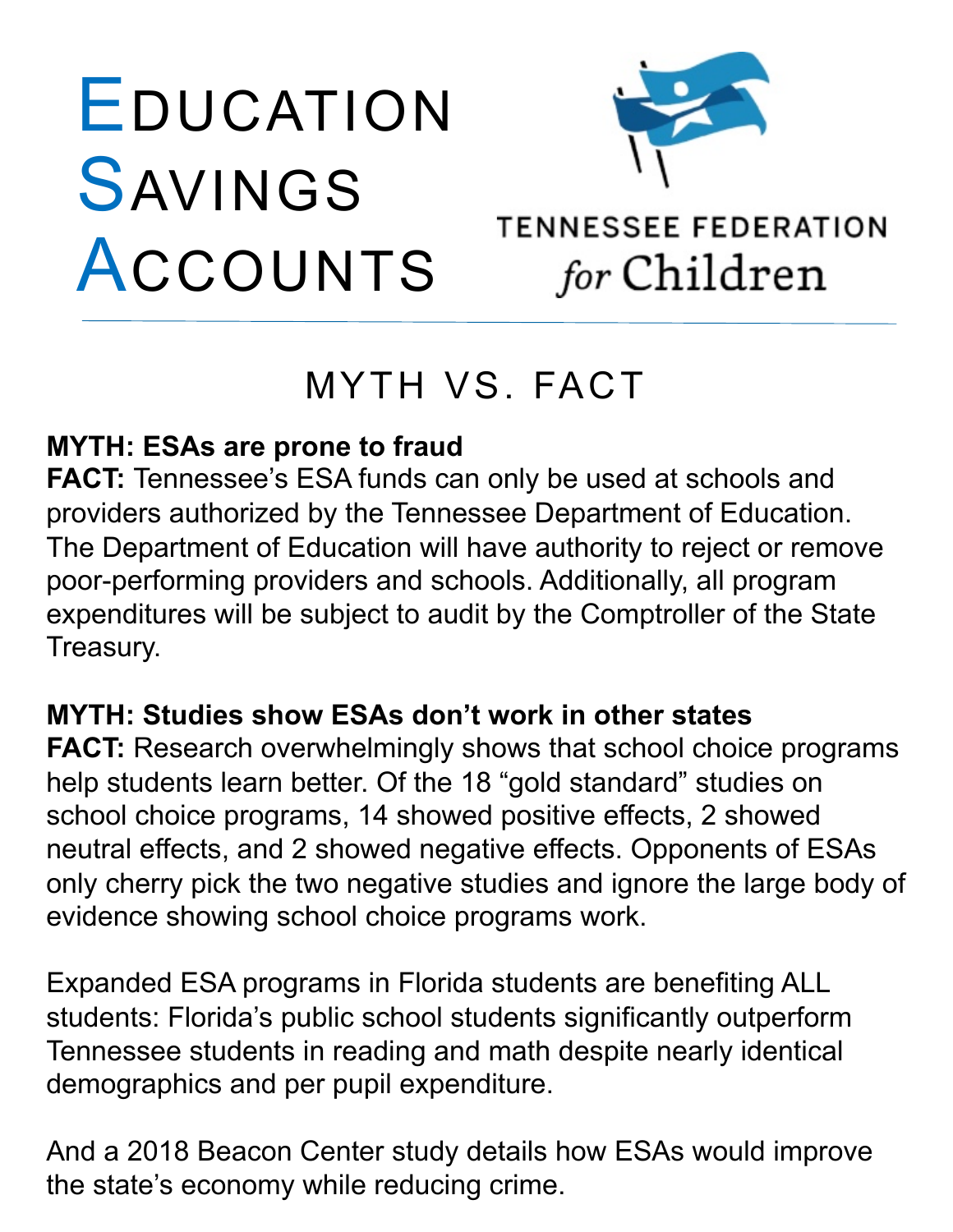# EDUCATION SAVINGS ACCOUNTS



# **TENNESSEE FEDERATION** for Children

## **MYTH: ESAs rob public schools of funding**

**FACT:** Governor Lee's ESA proposal will actually increase per-pupil funding in the districts where students can use an ESA.

For the first three years of this program, the budget will fund a school improvement grant program that will send additional funds to school districts despite the district not bearing any cost of educating the child on an ESA. Grants will be calculated based on the allocation to students entering the ESA program.

## **MYTH: There's no academic accountability for ESA students**

**FACT:** Students using the ESA will take the Math and Language Arts sections of the state assessment. An annual report will be generated to the Governor and General Assembly on the impact of the program on schools and students.

### **MYTH: The income cap for eligibility is too high**

**FACT:** Income eligibility is capped at 200% Free Lunch, or \$65,260 for a 4 person household. These are not wealthy individuals, they're hardworking families who are often unable to move to a different school zone. They shouldn't be trapped in a failing school because they can't afford to move.